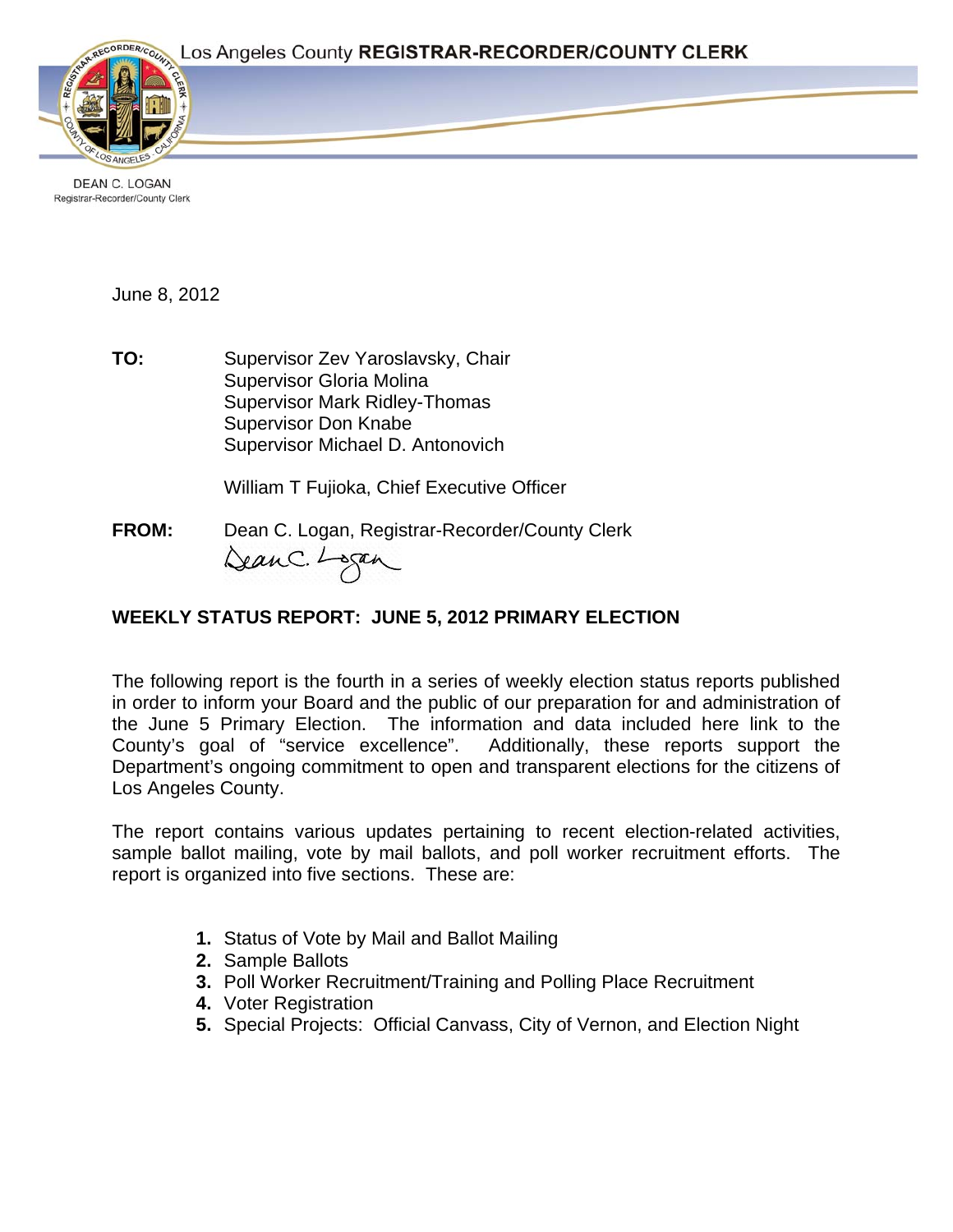# **1. Status of Vote by Mail and Ballot Mailing**

We began our Vote by Mail (VBM) operation by mailing VBMs to Permanent VBM voters on April 16, the first day provided under California Elections Code for receiving requests for VBM ballots. Including PVBM voters, we received requests for and issued ballots to **1,142,628** to voters during the election cycle. Our office received **427,794**  returned ballots. A total of **274,304** vote by mail ballots were represented in the first report of election results issued at 8:15 PM on Election Night.

## **Military and Overseas Voting**

Our office began processing Special VBM applications for uniformed service members and citizens living outside the United States sixty days prior to an election. We mailed **22,238** military and overseas ballots and received **2,838** voted ballots. Of those received, 1,362 were from military voters while 1,476 werre from civilian overseas voters.

# **2. Sample Ballots**

The mailing of the Official Sample Ballot booklets began on April 27, and over just a few weeks the number of Sample Ballots our office mailed to voters was nearly **4.3 million**. Those who registered after supplemental mailings, but prior to the registration deadline of May 21, received a card informing them of their polling location and instructions on how to view their Sample Ballot online. Sample Ballots were also available online, in any of the nine languages offered, through our poll look up feature on www.lavote.net.

Voters who opted-in to receive their sample ballots electronically were able to view their sample ballots online. In the past week, another 314 subscribers have chosen the paperless option bringing the number of subscribers to 15,176. In this election, 6,900 of these voters viewed their e-Sample Ballot. Our office will continue to promote the paperless option to voters in the months leading up to the November General Election.

## **3. Poll Worker Training/Recruitment and Polling Place Recruitment**

## **Training:**

Poll worker training commenced five weeks ago, and training sessions were held throughout the County until June 3, 2012. During this period the RR/CC Poll Worker Training Unit conducted a total of **445 training sessions** for Inspectors and Clerks.

## **Polling Places:**

After the Official Sample Ballots were mailed to voters, there were 39 changes in polling locations, and postcard notices were sent to make voters aware of the change in their polling place. Additionally, our office conducted robo-calls to these voters on May 30.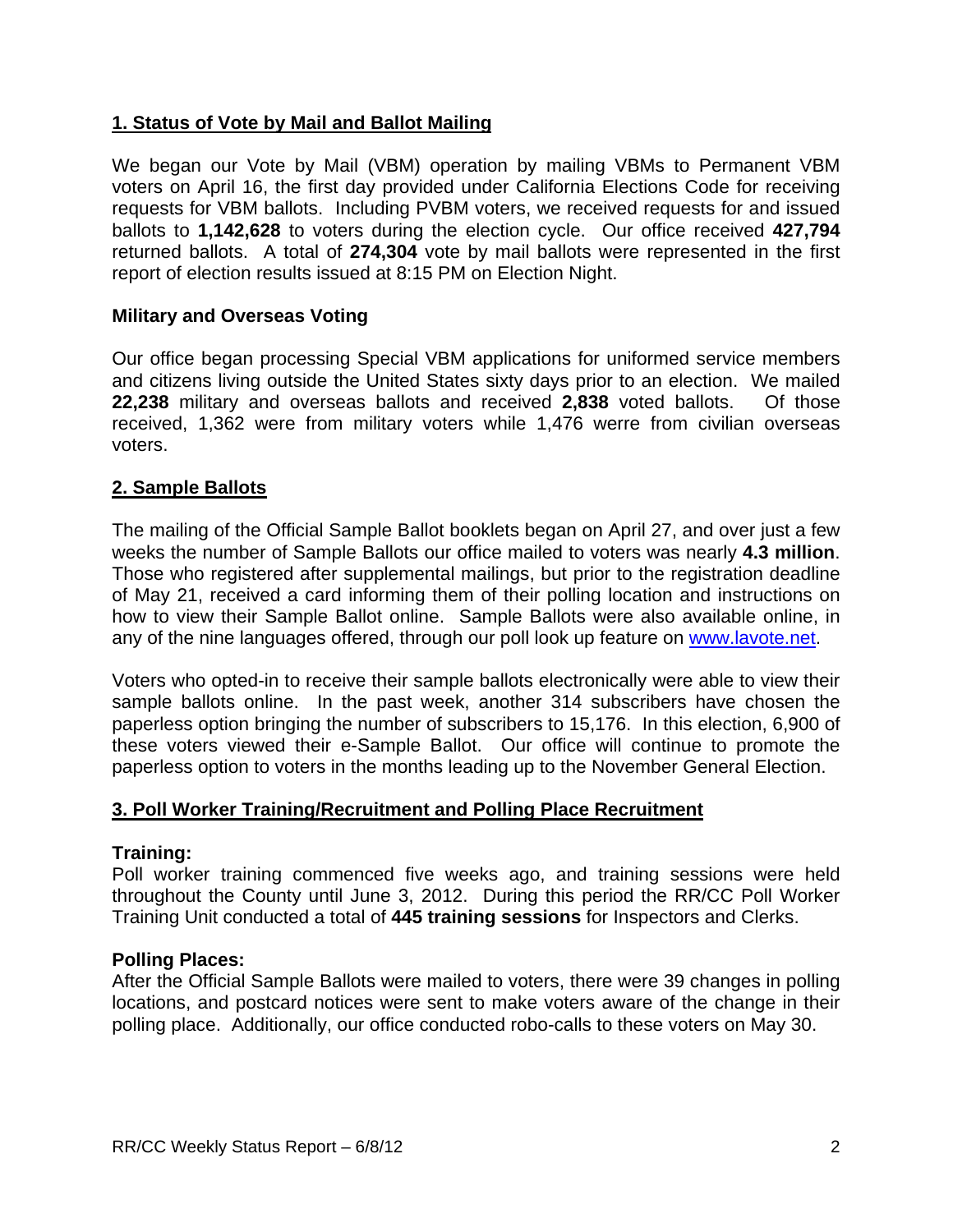| Polling Places By Supervisorial District - June 5, 2012 Primary Election |            |     |                                  |       |            |        |
|--------------------------------------------------------------------------|------------|-----|----------------------------------|-------|------------|--------|
|                                                                          | District 1 |     | District 2 District 3 District 4 |       | District 5 | Totals |
| <b>Required</b>                                                          | 768        | 855 | 914                              | 1,035 | 1,001      | 4,573  |
| <b>Confirmed</b>                                                         | 768        | 855 | 914                              | 1,035 | 1.001      | 4,573  |
| <b>Postcard Pcts.</b>                                                    | າ          | 13  |                                  | 9     | 8          | 39     |

#### **Poll Workers:**

For the June 5, 2012 Primary Election, we required more than 21,000 Clerks, Inspectors and Coordinators to staff our 4,573 polling places. Our recruitment efforts began several weeks ago and were complete by Election Day.

| <b>Pollworker Recruitment Report</b><br>June 5, 2012 Presidential Primary Election |        |        |               |               |          |  |
|------------------------------------------------------------------------------------|--------|--------|---------------|---------------|----------|--|
|                                                                                    | May 7  | May 14 | <b>May 21</b> | <b>May 28</b> | June 4   |  |
| <b>Inspectors</b>                                                                  |        |        |               |               |          |  |
| Required                                                                           | 4,573  | 4,573  | 4,573         | 4,573         | 4,573    |  |
| Recruited                                                                          | 4,533  | 4,547  | 4,561         | 4,560         | 4,571    |  |
| Outstanding                                                                        | 40     | 26     | 12            | 13            | $2^*$    |  |
| <b>Clerks</b>                                                                      |        |        |               |               |          |  |
| Required                                                                           | 16,706 | 16,706 | 16,706        | 16,706        | 16,721   |  |
| Confirmed                                                                          | 12,699 | 13,762 | 14,721        | 15,782        | 16,354   |  |
| Outstanding                                                                        | 4,007  | 2,944  | 1,985         | 924           | 367**    |  |
| <b>Coordinators</b>                                                                |        |        |               |               |          |  |
| Required                                                                           | 400    | 400    | 400           | 400           | 400      |  |
| Confirmed                                                                          | 400    | 400    | 400           | 400           | 400      |  |
| Outstanding                                                                        | 0      | 0      | 0             | 0             | $\Omega$ |  |
| <b>Special Recruitment</b>                                                         |        |        |               |               |          |  |
| <b>County Employees</b>                                                            | 2,497  | 2,653  | 3,147         | 3,275         | 3,423    |  |
| <b>Bilingual PW</b>                                                                | 6,289  | 6,577  | 6,826         | 7,171         | 7,270    |  |
| <b>Students</b>                                                                    | 2,273  | 2,335  | 2,355         | 2,419         | 2,435    |  |

\* By June 5, two reservists were identified to fill the role of Inspector.

\*\* Reservists also filled in many of the vacant Clerk positions.

# **4. Voter Registration**

The last day to register to vote for participation in the Primary Election was Monday, May 21. There were **4,462,845** registered voters in Los Angeles County who were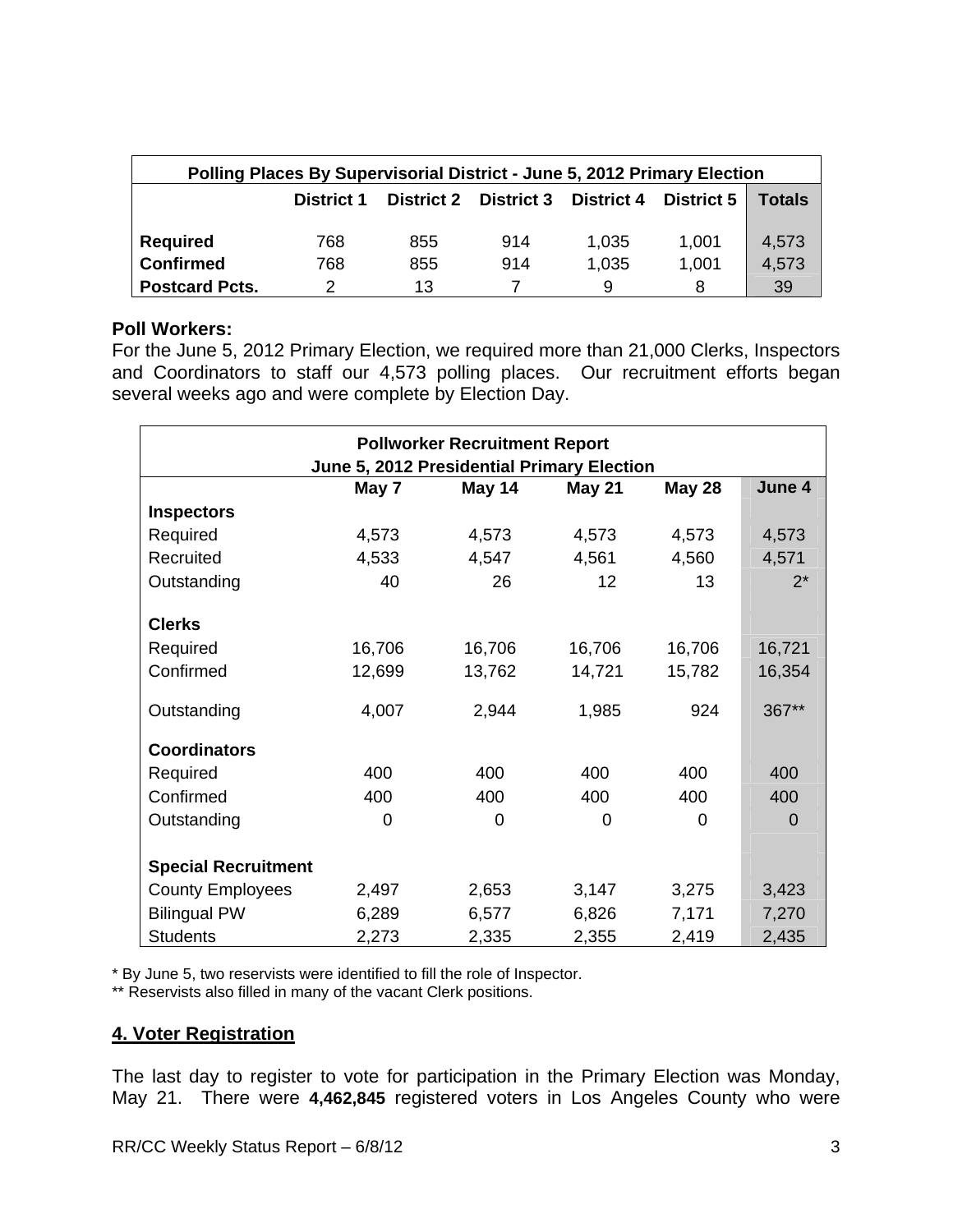eligible to vote in the June Primary. The following table shows the distribution of active voters across the five Supervisorial districts.

| <b>Voter Registration Totals by District</b><br>June 5, 2012 Primary Election |              |  |  |  |
|-------------------------------------------------------------------------------|--------------|--|--|--|
|                                                                               | May 28, 2012 |  |  |  |
| District 1                                                                    | 743,438      |  |  |  |
| District 2                                                                    | 826,159      |  |  |  |
| District 3                                                                    | 944,965      |  |  |  |
| District 4                                                                    | 974,417      |  |  |  |
| District 5                                                                    | 973,866      |  |  |  |
| Countywide                                                                    | 4,462,845    |  |  |  |

# **5. Special Projects: Official Canvass, City of Vernon, and Election Night**

# **Official Canvass**

With Election Day behind us, our office is now conducting the Official Canvass of election materials. There are many operations that take place during Canvass, all of which are open to viewing by the public. Those interested may participate in the Election Observer Program, through which observers have the opportunity to view all election processes from the testing of election systems equipment to post election canvassing.

A complete copy of our election observer panel plan is available at http://lavote.net/VOTER/PDFS/ELECTION\_RELATED/06052012\_ELECTION\_OBSERV ER\_PROGRAM.pdf

Canvass hours of operation are:

- Monday through Thursday: 7:30 a.m. to 6:30 p.m.
- Friday: 8:00 a.m. to 5:00 p.m.
- Saturday/Sunday/Holiday: 7:30 a.m. to 4:00 p.m.

Canvass hours of observation are:

- Monday through Thursday: 8:00 a.m. to 6:00 p.m.
- Friday: 8:00 a.m. to 5:00 p.m.
- Saturday/Sunday/Holiday: 8:00 a.m. to 4:00 p.m.

All canvass areas are fully operational. The major operations are:

- Roster Reconciliation
- Roster Scanning and Filing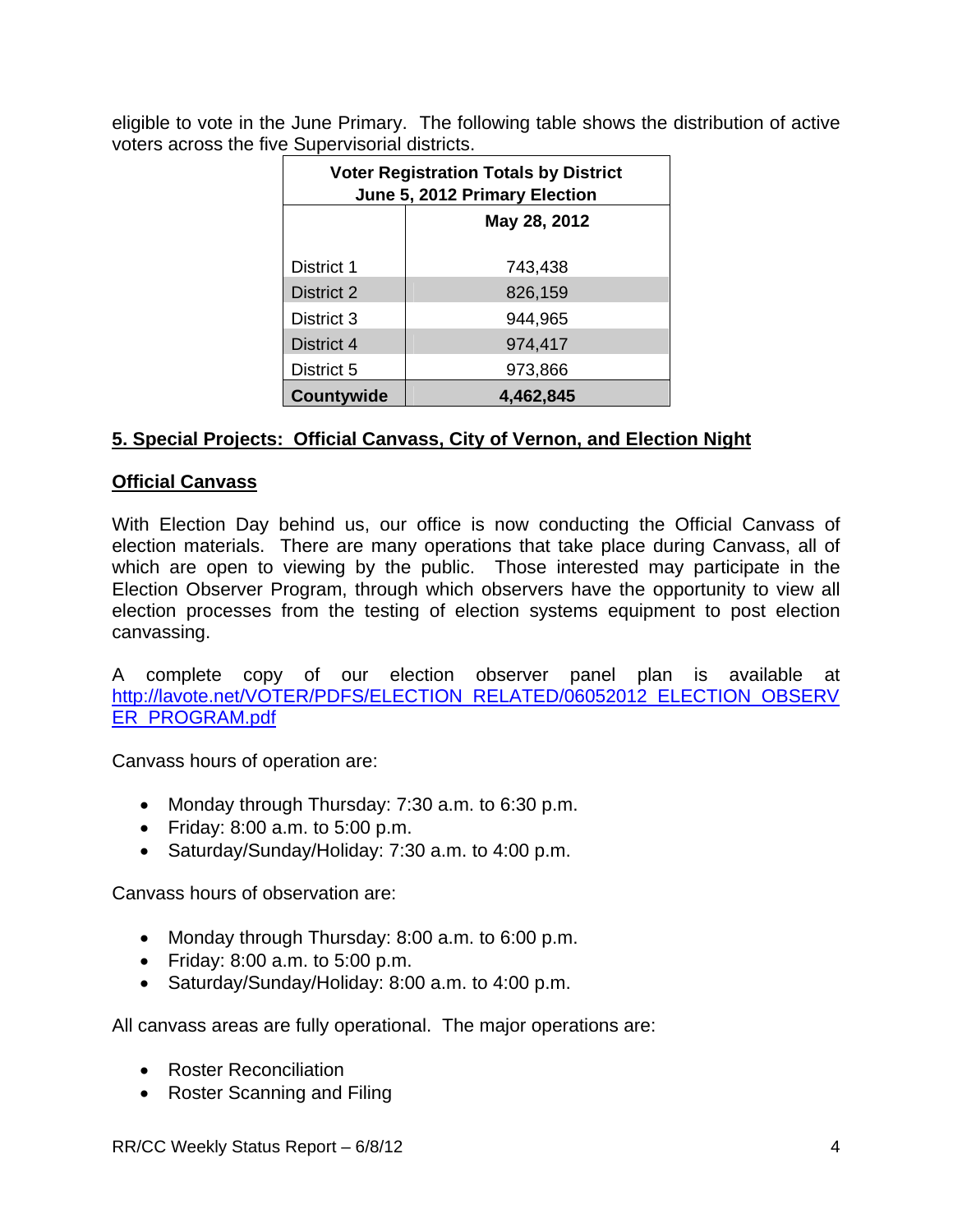- 1% Manual Tally
- VBM Ballot Duplication
- Provisional Ballot Duplication
- Ballot Filing and Storage

Random precinct selection events for the 1% manual tally took place Wednesday morning. Tally updates are scheduled to begin at 1:00 p.m. every Tuesday and Friday until all ballots are tallied. We are scheduled to certify the election on Monday, July 2nd.

# **City of Vernon**

Our office is aware of voter challenges that were presented during the April 10, 2012 Municipal Election in the City of Vernon, which was conducted independent of our office. On May 14, 2012, the City Clerk provided our office with information gathered during their Official Election Canvass proceedings. In addition, on May 10, 2012 we received a challenge referencing twenty-one voters in the City of Vernon who were issued Vote by Mail ballots for the June 5, 2012 Presidential Primary Election. The challenges were based on questions associated with the residency of the referenced voters.

I am reviewing all of the information in support of the challenges made on behalf of the Vernon Chamber of Commerce. In consultation with County Counsel and in accordance with the high standard of proof required in the Elections Code to disallow a voter's ballot, I am considering the information provided with respect to the residency of ten identified voters who returned voted ballots. A total of 37 unchallenged Vote by Mail ballots from voters were included in our semi-official Election Night results. These voters had an opportunity to have their voices heard through a fair, accessible, and transparent democratic process.

I will be providing a written determination either overruling or allowing each of the challenges on Friday, June 8, 2012. After the determination is issued the challenged ballots will remain secured and unopened until Friday, June 22, 2012, to allow any of the impacted parties the opportunity to seek relief in Superior Court. I am confident that this process is consistent with our values of open and fair elections and with the California Elections Code.

# **Election Night**

On Election Night we experienced some issues with our web reporting system. Normally, our tally operation automatically posts periodic results updates on the website. Although tally operations were running smoothly, there were two periodic updates that were not posted to the web. Our technical services team quickly worked on correcting the communication of results from the tally machines to the web; however, we just as quickly began to work on an interim solution. We were able to post live results via Twitter and by posting .pdf files of the results on the News Room portion of